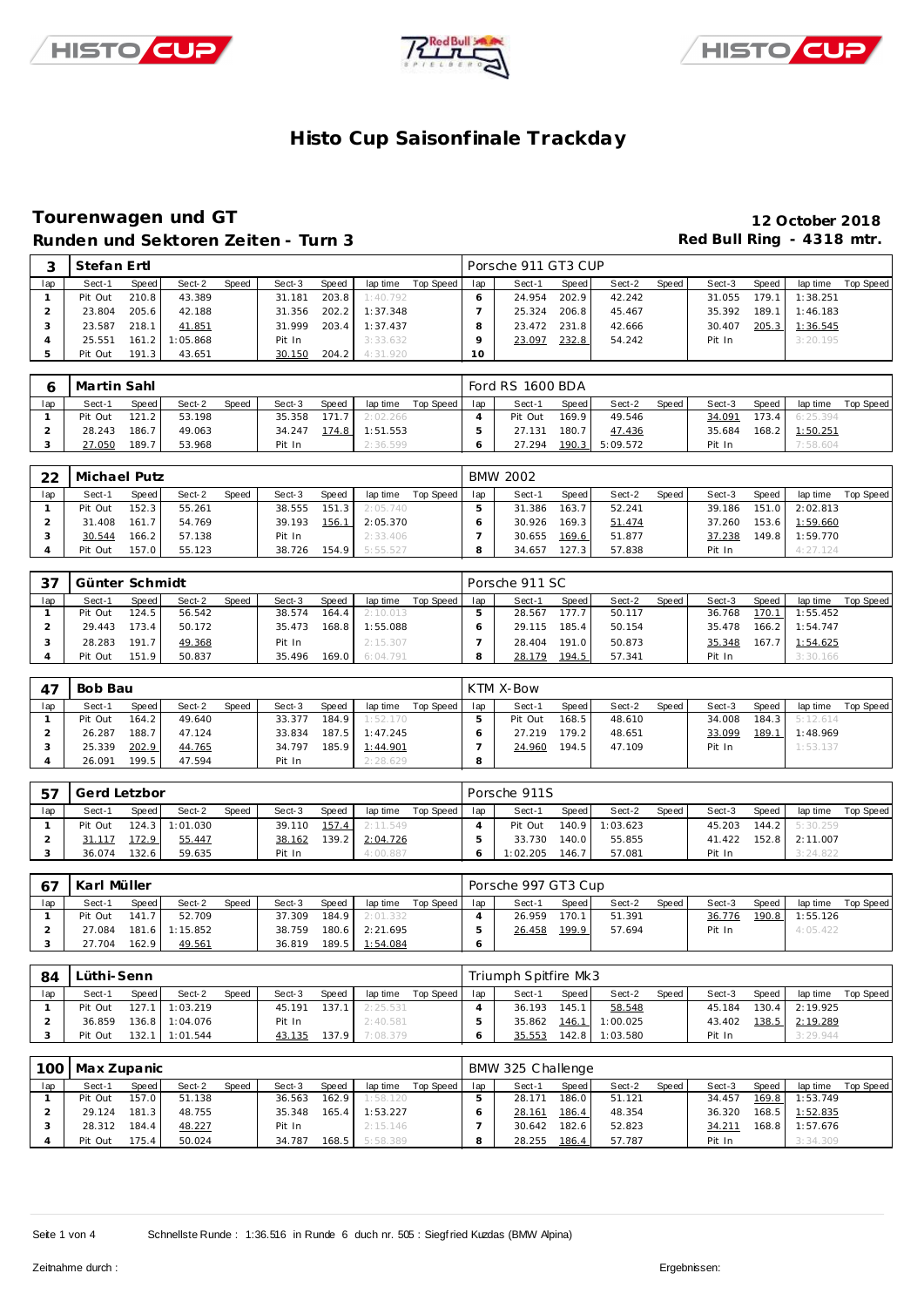





### **Tourenwagen und GT 12 October 2018** Runden und Sektoren Zeiten - Turn 3 **abel and Sektoren Zeiten - Turn 3 Red Bull Ring - 4318 mtr.**

| 106 | Mathias Graß |        |          |       |        |              |          |           |         | Ford Escort MK2 RS2000 |       |        |       |        |       |          |           |
|-----|--------------|--------|----------|-------|--------|--------------|----------|-----------|---------|------------------------|-------|--------|-------|--------|-------|----------|-----------|
| lap | Sect-1       | Speed  | Sect-2   | Speed | Sect-3 | <b>Speed</b> | lap time | Top Speed | lap     | Sect-1                 | Speed | Sect-2 | Speed | Sect-3 | Speed | lap time | Top Speed |
|     | Pit Out      | 120.8  | 55.686   |       | 38.312 | 163.1        | 2:09.969 |           |         | 28.349                 | 178.9 | 52.595 |       | 36.676 | 168.8 | 1:57.620 |           |
|     | 29.217       | 161.7  | 53.180   |       | 41.476 | 144.4        | 2:03.873 |           |         | 28.392                 | 179.5 | 50.401 |       | 35.627 | 167.2 | 1:54.420 |           |
|     | 30.477       | 170.4  | 1:04.613 |       | Pit In |              | 3:14.958 |           |         | 30.163                 | 171.5 | 52.881 |       | Pit In |       | 2:54.524 |           |
|     | Pit Out      | 131.61 | 51.923   |       | 34.941 | 169.0        | 5:38.414 |           | $\circ$ |                        |       |        |       |        |       |          |           |

|     | 108 Frank Riedel |       |        |       |        |       |          |           |     | Corvette Delago GT |         |        |       |        |       |                |           |
|-----|------------------|-------|--------|-------|--------|-------|----------|-----------|-----|--------------------|---------|--------|-------|--------|-------|----------------|-----------|
| lap | Sect-1           | Speed | Sect-2 | Speed | Sect-3 | Speed | lap time | Top Speed | lap | Sect-1             | Speed I | Sect-2 | Speed | Sect-3 | Speed | lap time       | Top Speed |
|     | Pit Out          | 119.5 | 58.610 |       | 37.251 | 196.7 | 2:08.085 |           |     | Pit Out            | 156.5   | 47.983 |       | 36.354 |       | 188.2 2:15.104 |           |
|     | 26.579           | 153.4 | 46.337 |       | 34.359 | 207.7 | 1:47.275 |           |     | 25.395             | 196.2   | 45.495 |       | 35.859 |       | 188.5 1:46.749 |           |
|     | 25.488           | 184.1 | 45.028 |       | Pit In |       | 8:18.786 |           |     | 24.450             | 201.4   | 53.970 |       | 34.597 | 207.7 | 1:53.017       |           |

| 108 | Leopold Unger |       |        |       |        |       |          |           |     | BMW 325i Challenge |       |        |        |        |       |          |           |
|-----|---------------|-------|--------|-------|--------|-------|----------|-----------|-----|--------------------|-------|--------|--------|--------|-------|----------|-----------|
| lap | Sect-1        | Speed | Sect-2 | Speed | Sect-3 | Speed | lap time | Top Speed | lap | Sect-1             | Speed | Sect-2 | Speed, | Sect-3 | Speed | lap time | Top Speed |
|     | Pit Out       | 161.7 | 52.935 |       | 36.162 | 166.7 | 1:59.502 |           |     | 28.158             | 185.7 | 49.727 |        | 34.559 | 169.3 | 1:52.444 |           |
|     | 28.326        | 185.1 | 54.692 |       | Pit In |       | 2:30.841 |           |     | 27.906             | 185.7 | 48.329 |        | 35.784 | 167.7 | 1:52.019 |           |
|     | Pit Out       | 170.7 | 50.025 |       | 37.176 | 168.0 | 6:33.132 |           |     | 34.031             | 177.4 | 48.832 |        | Pit In |       | 2:26.927 |           |

| 121 |         |       | Josef Schößwendter |       |        |       |          |           |     | Porsche 944 Turbo |                    |          |       |        |       |          |           |
|-----|---------|-------|--------------------|-------|--------|-------|----------|-----------|-----|-------------------|--------------------|----------|-------|--------|-------|----------|-----------|
| lap | Sect-1  | Speed | Sect-2             | Speed | Sect-3 | Speed | lap time | Top Speed | lap | Sect-1            | Speed              | Sect-2   | Speed | Sect-3 | Speed | lap time | Top Speed |
|     | Pit Out | 116.4 | 56.312             |       | 36.900 | 161.4 | 2:04.890 |           |     | 28.487            | 154.9 <sub>1</sub> | 55.030   |       | 38.100 | 173.9 | 2:01.617 |           |
|     | 29.253  | 161.7 | 51.320             |       | 36.793 | 174.2 | 1:57.366 |           |     | 30.224            | 181.6              | 51.593   |       | 36.795 | 170.1 | 1:58.612 |           |
|     | 31.128  | 163.7 | 56.073             |       | Pit In |       | 2:29.937 |           |     | 29.328            | 168.8              | 54.165   |       | 37.809 | 174.5 | 2:01.302 |           |
|     | Pit Out | 168.8 | 49.991             |       | 35.163 | 73.6  | 5:51.883 |           |     | 28.265            | 180.4              | 1:01.036 |       | Pit In |       | 4:14.398 |           |

|     |         |         | 143   Karlheinz Ruhrberg |              |        |       |          |           |     | BMW 325 i |                    |        |       |        |       |          |           |
|-----|---------|---------|--------------------------|--------------|--------|-------|----------|-----------|-----|-----------|--------------------|--------|-------|--------|-------|----------|-----------|
| lap | Sect-1  | Speed I | Sect-2                   | <b>Speed</b> | Sect-3 | Speed | lap time | Top Speed | lap | Sect-1    | Speed              | Sect-2 | Speed | Sect-3 | Speed | lap time | Top Speed |
|     | Pit Out | 116.0   | 58.688                   |              | 38.756 | 162.9 | 2:10.462 |           |     | Pit Out   | 176.31             | 49.825 |       | 35.626 | 166.9 | 2:22.486 |           |
|     | 30.140  | 170.1   | 51.722                   |              | Pit In |       | 2:06.444 |           |     | 28.656    | 185.7 <sub>1</sub> | 48.219 |       | 36.364 | 166.7 | 1:53.239 |           |
|     | Pit Out | 176.3   | 50.949                   |              | 37.581 | 120.5 | 2:37.428 |           |     | 29.986    | 186.7.             | 48.916 |       | 35.036 | 169.3 | 1:53.938 |           |
|     | 39.910  | 97.1    | 1:01.704                 |              | Pit In |       | 6:19.232 |           |     | 28.384    | 188.7              | 58.587 |       | Pit In |       | 3:23.513 |           |

| . 171 |         |         | Matthias Heinemann |       |        |       |          |           |     | BMW 325i Challenge |                 |        |       |        |       |          |           |
|-------|---------|---------|--------------------|-------|--------|-------|----------|-----------|-----|--------------------|-----------------|--------|-------|--------|-------|----------|-----------|
| lap   | Sect-1  | Speed I | Sect-2             | Speed | Sect-3 | Speed | lap time | Top Speed | lap | Sect-1             | Speed I         | Sect-2 | Speed | Sect-3 | Speed | lap time | Top Speed |
|       | Pit Out | 178.3   | 59.697             |       | Pit In |       | 2:34.499 |           |     | 29.810             | $153.8$ $\vert$ | 51.318 |       | 36.806 | 156.5 | 1:57.934 |           |
|       | Pit Out | $173.4$ | 52.343             |       | 35.963 | 160.5 | 6:49.584 |           |     | 29.687             | 177.4           | 51.218 |       | Pit In |       | 2:09.347 |           |

| 177 |         |       | Charly Habenbacher |              |        |         |          |           |     | BMW 325i Challenge |         |          |       |        |       |                |           |
|-----|---------|-------|--------------------|--------------|--------|---------|----------|-----------|-----|--------------------|---------|----------|-------|--------|-------|----------------|-----------|
| lap | Sect-1  | Speed | Sect-2             | <b>Speed</b> | Sect-3 | Speed   | lap time | Top Speed | lap | Sect-1             | Speed i | Sect-2   | Speed | Sect-3 | Speed | lap time       | Top Speed |
|     | Pit Out |       | 153.0 1:00.449     |              | 43.557 | 148.1 I | 2:18.720 |           |     | 30.909             | 166.5   | 57.639   |       | 39.125 |       | 152.8 2:07.673 |           |
|     | 32.405  | 160.3 | 58.087             |              | 40.695 | 153.2   | 2:11.187 |           |     | 30.474             | 164.4   | 54.715   |       | 40.116 |       | 151.9 2:05.305 |           |
|     | 33.310  | 161.0 | 57.244             |              | Pit In |         | 2:31.971 |           |     | 43.755             | 162.2   | 1:00.908 |       | Pit In |       | 2:58.636       |           |
|     | Pit Out | 145.9 | 55.772             |              | 41.136 | 152.1   | 6:07.521 |           |     |                    |         |          |       |        |       |                |           |

|     |         |         | 183   Franz-Josef Stopper |              |        |       |          |           |     | BMW 325i Challenge |       |        |       |        |       |          |           |
|-----|---------|---------|---------------------------|--------------|--------|-------|----------|-----------|-----|--------------------|-------|--------|-------|--------|-------|----------|-----------|
| lap | Sect-1  | Speed   | Sect-2                    | <b>Speed</b> | Sect-3 | Speed | lap time | Top Speed | lap | Sect-1             | Speed | Sect-2 | Speed | Sect-3 | Speed | lap time | Top Speed |
|     | Pit Out | 163.2   | 52.706                    |              | 35.531 | 165.1 | 1:58.415 |           |     | 29.105             | 180.1 | 51.032 |       | 37.008 | 159.5 | 1:57.145 |           |
|     | 29.126  | 181.0   | 49.129                    |              | 35.021 | 165.1 | 1:53.276 |           |     | 29.243             | 178.9 | 48.979 |       | 34.480 | 164.9 | 1:52.702 |           |
|     | 28.805  | 178.9   | 1:06.087                  |              | Pit In |       | 3:35.514 |           |     | 30.613             | 176.9 | 49.838 |       | Pit In |       | 2:22.161 |           |
|     | Pit Out | 171.2 l | 51.089                    |              | 39.713 | 158.4 | 4:52.535 |           |     |                    |       |        |       |        |       |          |           |

| 192 | Manfred I rger |       |                |       |        |       |          |           |     | Ford GT40 |       |        |       |        |       |          |           |
|-----|----------------|-------|----------------|-------|--------|-------|----------|-----------|-----|-----------|-------|--------|-------|--------|-------|----------|-----------|
| lap | Sect-1         | Speed | Sect-2         | Speed | Sect-3 | Speed | lap time | Top Speed | lap | Sect-1    | Speed | Sect-2 | Speed | Sect-3 | Speed | lap time | Top Speed |
|     | Pit Out        |       | 130.0 1:01.254 |       | Pit In |       | 2:27.106 |           |     | 29.373    | 164.9 | 48.991 |       | 36.335 | 183.7 | 1:54.699 |           |
|     | Pit Out        | 146.3 | 53.851         |       | 36.518 | 180.9 | 2:36.999 |           |     | 27.581    | 170.7 | 52.026 |       | 37.035 | 183.7 | 1:56.642 |           |
|     | 27.718         | 181.6 | 54.804         |       | Pit In |       | 2:32.247 |           |     | 26.648    | 188.7 | 57.233 |       | Pit In |       | 4:01.334 |           |
|     | Pit Out        | 152.1 | 56.244         |       | 38.424 | 160.2 | 7:38.524 |           |     |           |       |        |       |        |       |          |           |

|     | 200   Herbert Leitner<br>Speed<br>Speed<br>laptime Top Speed   lap<br>Sect-2<br>Sect-3<br>Speed  <br>Sect-1 |         |        |  |  |  |                       |  |  | Toyota Corolla |       |        |       |        |       |                |           |
|-----|-------------------------------------------------------------------------------------------------------------|---------|--------|--|--|--|-----------------------|--|--|----------------|-------|--------|-------|--------|-------|----------------|-----------|
| lap |                                                                                                             |         |        |  |  |  |                       |  |  | Sect-1         | Speed | Sect-2 | Speed | Sect-3 | Speed | lap time       | Top Speed |
|     | Pit Out                                                                                                     | $168.3$ | 48.840 |  |  |  | 34.886 171.2 1:51.701 |  |  | Pit Out        | 169.6 | 47.456 |       | 33.691 |       | 177.9 3:37.586 |           |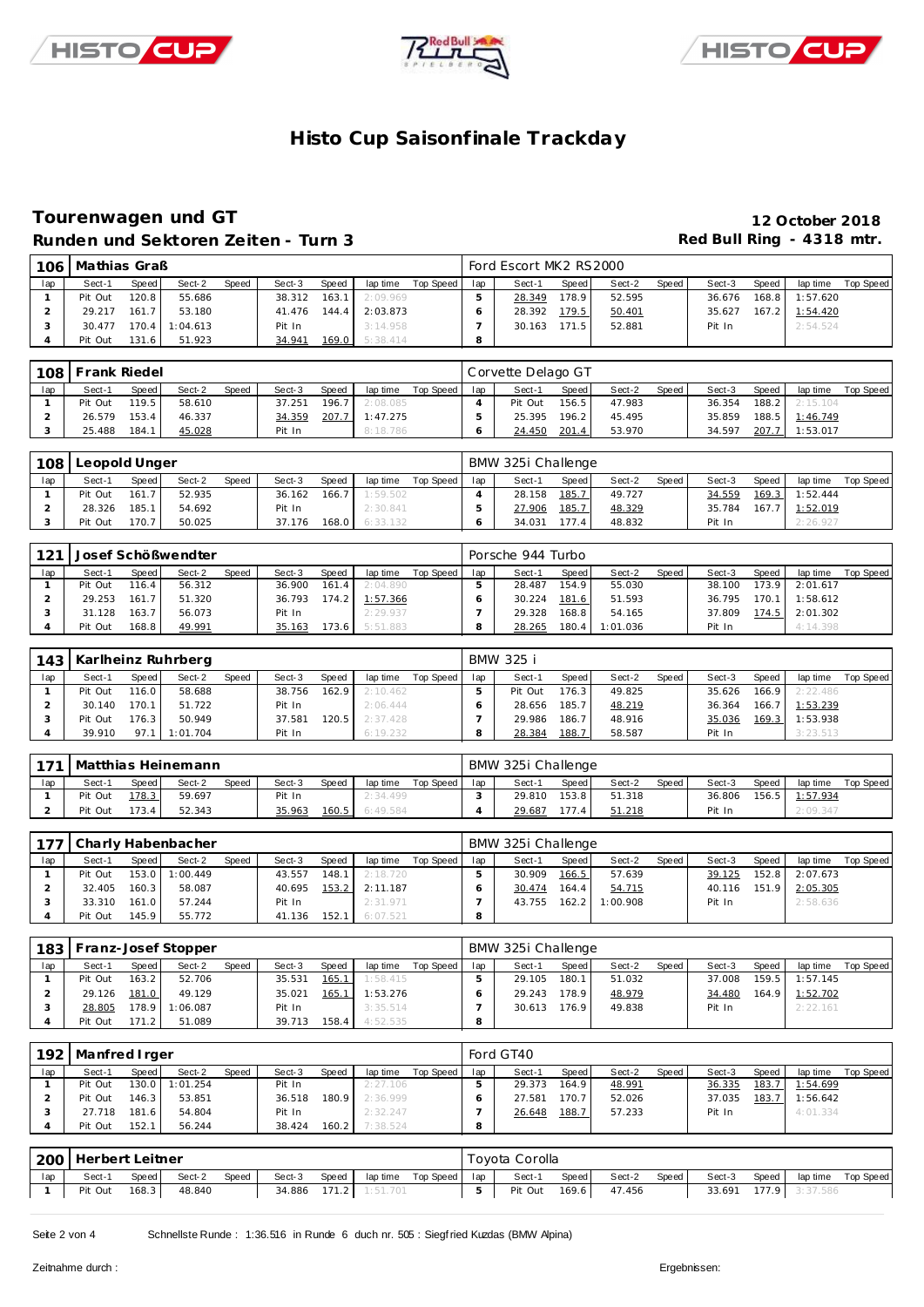





### **Tourenwagen und GT 12 October 2018**

Runden und Sektoren Zeiten - Turn 3 **abel and Sektoren Zeiten - Turn 3 Red Bull Ring - 4318 mtr.** 

| 203.7<br>46.236<br>27.036 | 180.9 1:46.920<br>33.648 | 207.2<br>47.766<br>26.450 | 33.443 | 180.0 1:47.659 |
|---------------------------|--------------------------|---------------------------|--------|----------------|
| 204.0<br>27.811<br>47.691 | 125.7 1:51.665<br>36.163 | 199.1<br>46.137<br>26.960 | Pit In | 2:46.131       |
| 39.863<br>94.9 1:02.377   | Pit In                   |                           |        |                |

| 202 | Andreas Absmann |       |        |       |        |              |          |           |     | BMW 325i E 30 touring |       |        |       |        |       |          |           |
|-----|-----------------|-------|--------|-------|--------|--------------|----------|-----------|-----|-----------------------|-------|--------|-------|--------|-------|----------|-----------|
| lap | Sect-1          | Speed | Sect-2 | Speed | Sect-3 | <b>Speed</b> | lap time | Top Speed | lap | Sect-1                | Speed | Sect-2 | Speed | Sect-3 | Speed | lap time | Top Speed |
|     | Pit Out         | 143.6 | 58.451 |       | 37.622 | 156.1        | 2:08.974 |           |     | 28.452                | 188.3 | 48.266 |       | 35.132 | 165.6 | 1:51.850 |           |
|     | 29.663          | 183.2 | 49.420 |       | 36.483 | 164.4        | 1:55.566 |           |     | 28.235                | 181.6 | 49.925 |       | 35.292 | 164.1 | 1:53.452 |           |
|     | 29.016          | 185.1 | 57.581 |       | Pit In |              | 2:58.426 |           |     | 28.775                | 172.1 | 50.923 |       | 36.705 | 163.4 | 1:56.403 |           |
|     | Pit Out         | 163.9 | 50.462 |       | 35.621 | 167.7        | 5:15.734 |           |     | 33.656                | 121.0 | 55.895 |       | Pit In |       | 4:23.740 |           |

| 206 |         | Norbert Vögele<br>Speed<br>Speed<br>Sect-2<br>Speed  <br>lap time<br>Sect-3<br>Sect-1<br>138.91<br>55.767<br>161.7<br>2:10.058<br>38.637<br>188.0<br>50.007<br>199.6<br>1:54.895<br>34.301 |        |  |        |       |          |             |     | Audi S2 Turbo Quattro |         |        |         |        |       |          |           |
|-----|---------|--------------------------------------------------------------------------------------------------------------------------------------------------------------------------------------------|--------|--|--------|-------|----------|-------------|-----|-----------------------|---------|--------|---------|--------|-------|----------|-----------|
| lap |         |                                                                                                                                                                                            |        |  |        |       |          | Top Speed I | lap | Sect-1                | Speed I | Sect-2 | Speed I | Sect-3 | Speed | lap time | Top Speed |
|     | Pit Out |                                                                                                                                                                                            |        |  |        |       |          |             |     | 27.934                | 184.4   | 48.835 |         | 35.705 | 188.2 | 1:52.474 |           |
|     | 30.587  |                                                                                                                                                                                            |        |  |        |       |          |             |     | 30.023                | 170.7   | 50.258 |         | 35.206 | 189.5 | 1:55.487 |           |
|     | 26.438  | 177.2                                                                                                                                                                                      | 48.328 |  | Pit In |       | 2:12.880 |             |     | 31.482                | 168.5   | 51.699 |         | Pit In |       | 2:14.972 |           |
|     | Pit Out | 152.3                                                                                                                                                                                      | 54.194 |  | 38.686 | 168.5 | 7:10.135 |             |     |                       |         |        |         |        |       |          |           |

| 209 | Lutz Fischer |       |        |              |        |       |          |           |     | Porsche 911 GT3 |       |        |       |        |       |          |           |
|-----|--------------|-------|--------|--------------|--------|-------|----------|-----------|-----|-----------------|-------|--------|-------|--------|-------|----------|-----------|
| lap | Sect-1       | Speed | Sect-2 | <b>Speed</b> | Sect-3 | Speed | lap time | Top Speed | lap | Sect-1          | Speed | Sect-2 | Speed | Sect-3 | Speed | lap time | Top Speed |
|     | Pit Out      | 133.1 | 56.203 |              | 37.205 | 169.3 | 2:05.637 |           |     | 27.846          | 187.0 | 48.721 |       | 34.895 | 187.2 | 1:51.462 |           |
|     | 29.189       | 172.9 | 51.177 |              | 37.202 | 184.0 | 1:57.568 |           |     | 26.702          | 193.4 | 50.400 |       | 35.863 | 186.5 | 1:52.965 |           |
|     | 26.299       | 201.0 | 48.618 |              | Pit In |       | 2:14.331 |           |     | 26.821          | 194.8 | 48.293 |       | 34.602 | 186.5 | 1:49.716 |           |
|     | Pit Out      | 180.7 | 48.822 |              | 35.812 | 184.3 | 6:00.126 |           |     | 26.772          | 212.9 | 49.212 |       | Pit In |       | 3:05.773 |           |

| 211 | Walter Schropper |         |        |       |        |       |          |           |     | Dodge Viper |       |        |       |        |       |          |           |
|-----|------------------|---------|--------|-------|--------|-------|----------|-----------|-----|-------------|-------|--------|-------|--------|-------|----------|-----------|
| lap | Sect-1           | Speed I | Sect-2 | Speed | Sect-3 | Speed | lap time | Top Speed | lap | Sect-1      | Speed | Sect-2 | Speed | Sect-3 | Speed | lap time | Top Speed |
|     | Pit Out          | 132.4   | 54.076 |       | 36.950 | 179.1 | 2:04.278 |           |     | 26.027      | 182.6 | 50.124 |       | 33.569 | 202.6 | 1:49.720 |           |
|     | 28.125           | 165.7   | 50.134 |       | 35.352 | 196.4 | 1:53.611 |           |     | 28.440      | 153.8 | 50.920 |       | Pit In |       | 2:02.466 |           |
|     | 26.887           | 182.3   | 49.967 |       | Pit In |       | 2:19.404 |           |     | Pit Out     | 196.2 | 48.316 |       | Pit In |       | 4:19.133 |           |
|     | Pit Out          | 161.7   | 51.643 |       | 34.124 | 188.5 | 5:52.613 |           |     |             |       |        |       |        |       |          |           |

| 242 | Karl Kölbl |       |        |       |        |       |          |           |     | <b>BMW 325i</b> |              |        |        |        |       |          |           |
|-----|------------|-------|--------|-------|--------|-------|----------|-----------|-----|-----------------|--------------|--------|--------|--------|-------|----------|-----------|
| lap | Sect-1     | Speed | Sect-2 | Speed | Sect-3 | Speed | lap time | Top Speed | lap | Sect-1          | Speed        | Sect-2 | Speed, | Sect-3 | Speed | lap time | Top Speed |
|     | Pit Out    | 165.2 | 52.349 |       | 37.368 | 159.1 | 2:00.133 |           |     | Pit Out         | 165.7        | 52.476 |        | 38.865 | 162.7 | 3:55.459 |           |
|     | 29.318     | 166.5 | 51.927 |       | 36.418 | 158.6 | 1:57.663 |           |     | 29.497          | 170.4        | 51.382 |        | 36.474 | 158.4 | 1:57.353 |           |
| ر - | 33.516     | 156.5 | 59.903 |       | Pit In |       | 3:57.003 |           |     | 29.132          | <u>176.6</u> | 50.543 |        | Pit In |       | 2:03.744 |           |

| 258 |         |        | Prunnbauer-Prunnbauer |       |        |              |          |           |     | <b>BMW 325i</b> |       |        |       |        |        |          |           |
|-----|---------|--------|-----------------------|-------|--------|--------------|----------|-----------|-----|-----------------|-------|--------|-------|--------|--------|----------|-----------|
| lap | Sect-1  | Speed  | Sect-2                | Speed | Sect-3 | <b>Speed</b> | lap time | Top Speed | lap | Sect-1          | Speed | Sect-2 | Speed | Sect-3 | Speed  | lap time | Top Speed |
|     | Pit Out | 145.11 | 54.406                |       | 38.455 | 161.0        | 2:03.646 |           |     | Pit Out         | 167.5 | 52.663 |       | 38.958 | 161.0  | 5:14.019 |           |
|     | 30.210  | 164.2  | 54.761                |       | 39.729 | 159.1        | 2:04.700 |           |     | 29.535          | 175.4 | 53.204 |       | 39.421 | 160.01 | 2:02.160 |           |
|     | 30.011  | 170.41 | 53.614                |       | 39.279 | 158.4        | 2:02.904 |           |     | 29.863          | 171.5 | 52.726 |       | 38.574 | 161.7  | 2:01.163 |           |
|     | 30.069  | 164.4  | 58.836                |       | Pit In |              | 3:02.013 |           |     | 35.462          | 162.4 | 55.653 |       | Pit In |        | 2:39.870 |           |

| 262 | Jessica Radmer |         |                |       |        |       |          |           |     | Seat Leon Super Cupra R MK1 |       |        |       |        |       |          |           |
|-----|----------------|---------|----------------|-------|--------|-------|----------|-----------|-----|-----------------------------|-------|--------|-------|--------|-------|----------|-----------|
| lap | Sect-1         | Speed I | Sect-2         | Speed | Sect-3 | Speed | lap time | Top Speed | lap | Sect-1                      | Speed | Sect-2 | Speed | Sect-3 | Speed | lap time | Top Speed |
|     | Pit Out        |         | 115.4 1:01.805 |       | 40.022 | 161.0 | 2:20.798 |           |     | Pit Out                     | 150.0 | 51.627 |       | 36.352 | 170.6 | 5:06.424 |           |
|     | 30.535         | 144.O I | 54.028         |       | 37.672 | 158.8 | 2:02.235 |           |     | 29.221                      | 180.4 | 50.885 |       | 38.946 | 168.8 | 1:59.052 |           |
|     | 29.575         | 147.7   | 50.951         |       | 38.973 | 164.4 | 1:59.499 |           |     | 27.821                      | 171.0 | 48.741 |       | 35.356 | 172.2 | 1:51.918 |           |
|     | 28.018         | 174.3   | 1:05.273       |       | Pit In |       | 3:11.081 |           |     | 33.358                      | 152.5 | 54.943 |       | Pit In |       | 2:33.276 |           |

|     | 300   Reinhard Moser |       |        |       |        |       |          |           |     | Porsche 997 GT3 Cup |       |        |       |        |       |          |           |
|-----|----------------------|-------|--------|-------|--------|-------|----------|-----------|-----|---------------------|-------|--------|-------|--------|-------|----------|-----------|
| lap | Sect-1               | Speed | Sect-2 | Speed | Sect-3 | Speed | lap time | Top Speed | lap | Sect-1              | Speed | Sect-2 | Speed | Sect-3 | Speed | lap time | Top Speed |
|     | Pit Out              | 132.9 | 54.269 |       | 37.946 | 148.4 | 2:05.293 |           |     | 27.588              | 182.9 | 50.067 |       | 34.352 | 180.9 | 1:52.007 |           |
|     | 29.231               | 189.3 | 49.439 |       | 35.837 | 174.8 | 1:54.507 |           |     | 27.128              | 169.9 | 51.046 |       | 35.008 | 180.0 | 1:53.182 |           |
|     | 27.772               | 194.5 | 48.374 |       | Pit In |       | 2:18.299 |           |     | 27.794              | 178.3 | 49.845 |       | 34.521 | 179.4 | 1:52.160 |           |
|     | Pit Out              | 166.5 | 51.355 |       | 35.264 | 75.6  | 5:59.238 |           |     | 26.603              | 195.9 | 57.176 |       | Pit In |       | 3:16.119 |           |

| 479 |         |       | Leonhard Gappmayer |       |        |       |          |           |     | Abarth Assetto Corse |       |        |       |        |       |                  |           |
|-----|---------|-------|--------------------|-------|--------|-------|----------|-----------|-----|----------------------|-------|--------|-------|--------|-------|------------------|-----------|
| lap | Sect-1  | Speed | Sect-2             | Speed | Sect-3 | Speed | lap time | Top Speed | lap | Sect-1               | Speed | Sect-2 | Speed | Sect-3 | Speed | lap time         | Top Speed |
|     | Pit Out | 127.7 | 59.245             |       | 41.279 | 148.6 | 2:15.314 |           |     | 32.041               | 147.5 | 54.603 |       | 39.775 |       | $151.9$ 2:06.419 |           |
|     | 32.754  | 145.5 | 56.060             |       | 39.844 | 149.0 | 2:08.658 |           |     | 31.940               | 151.7 | 54.943 |       | 39.133 | 152.1 | 2:06.016         |           |